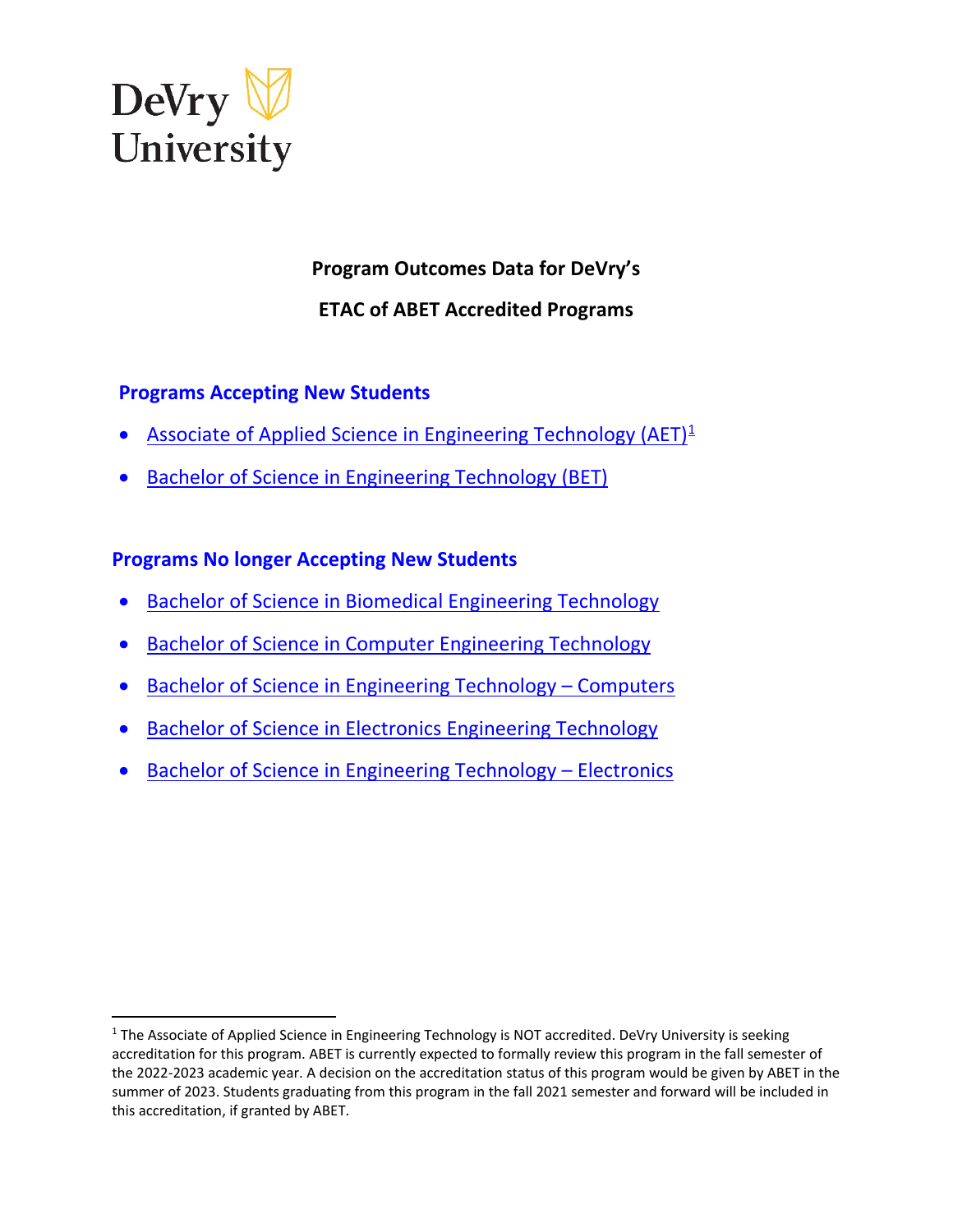<span id="page-1-0"></span>

## **Program Overview**

DeVry's Associate of Applied Science in Engineering Technology (AET) delivers foundational knowledge and hands-on experience in the test, measurement and implementation of secured digital systems and devices. Coursework includes instruction in information technology, programming, controls and automation, as well as in digital systems and security. The program offers focused areas of study as shown in the program outline.

## **Program Educational Objectives:**

Program educational objectives (PEOs) are broad statements describing expectations of skill attainment within a few years of graduation. PEOs are based on the needs of the program's constituents and are a requirement of ETAC of ABET accreditation. AET program educational objectives are:

- Successfully support maintenance, installation, testing, and securing of automated, computer-based and/or distributed systems.
- Communicate and collaborate effectively with individuals and teams.
- Exercise critical and systemic thinking, as well as ethical responsibility in solving professional challenges.
- Remain abreast of developments in technology and society.

# **Student Outcomes:**

Student outcomes describe what students are expected to know and be able to do by the time of graduation. These relate to the skills, knowledge, and behaviors that students acquire as they progress through the program. These outcomes map directly to the current Student Outcome Criteria prescribed by ETAC of ABET. Student outcomes for the AET program are:

- Apply knowledge, techniques, skills and modern tools of mathematics, science, engineering and technology to solve well-defined engineering problems appropriate to the discipline.
- Design solutions for well-defined technical problems, and assist with the engineering design of systems, components or processes appropriate to the discipline.
- Apply written, oral and graphical communication in well-defined technical and nontechnical environments, and an ability to identify and use appropriate technical literature.
- Conduct standard tests, measurements and experiments, and analyze and interpret results.
- Function effectively as a member of a technical team.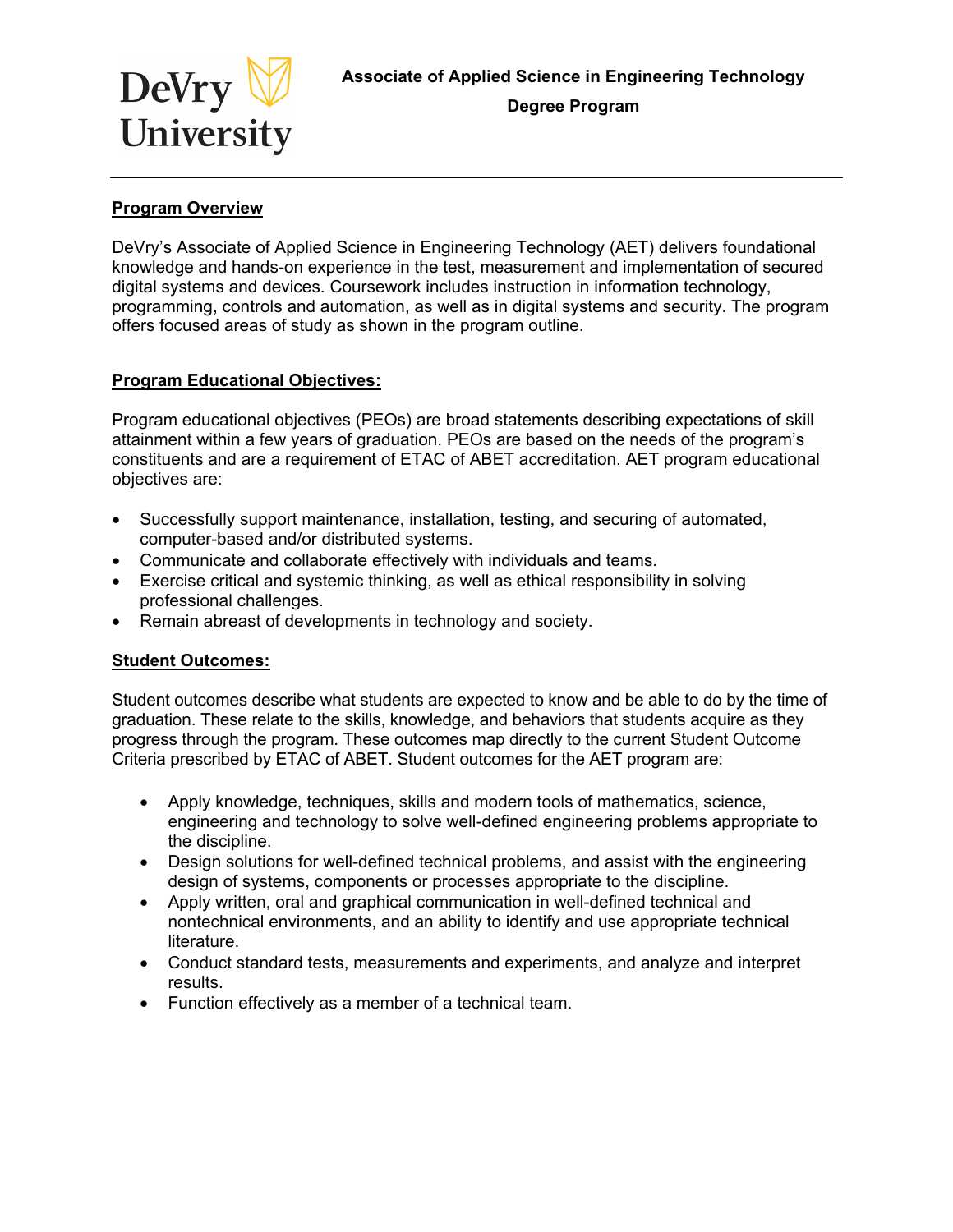

# **AET Program Details:**

**Degree:** Associate of Applied Science in Engineering Technology

**Semesters:** 4 full time

## **Minimum credit hours required for graduation:** 64

## **Enrollment and Graduation Data:**

|                                                 | <b>ENROLLMENT</b> | <b>GRADUATION</b> |         |         |
|-------------------------------------------------|-------------------|-------------------|---------|---------|
| <b>AET Program Location</b>                     | <b>Fall 2021</b>  | 2019-20           | 2020-21 | 2021-22 |
| <b>ONLINE - Naperville, IL (Main</b><br>Campus) | 89                |                   |         | 14      |

Note:

• 2021-2022 includes projected graduates.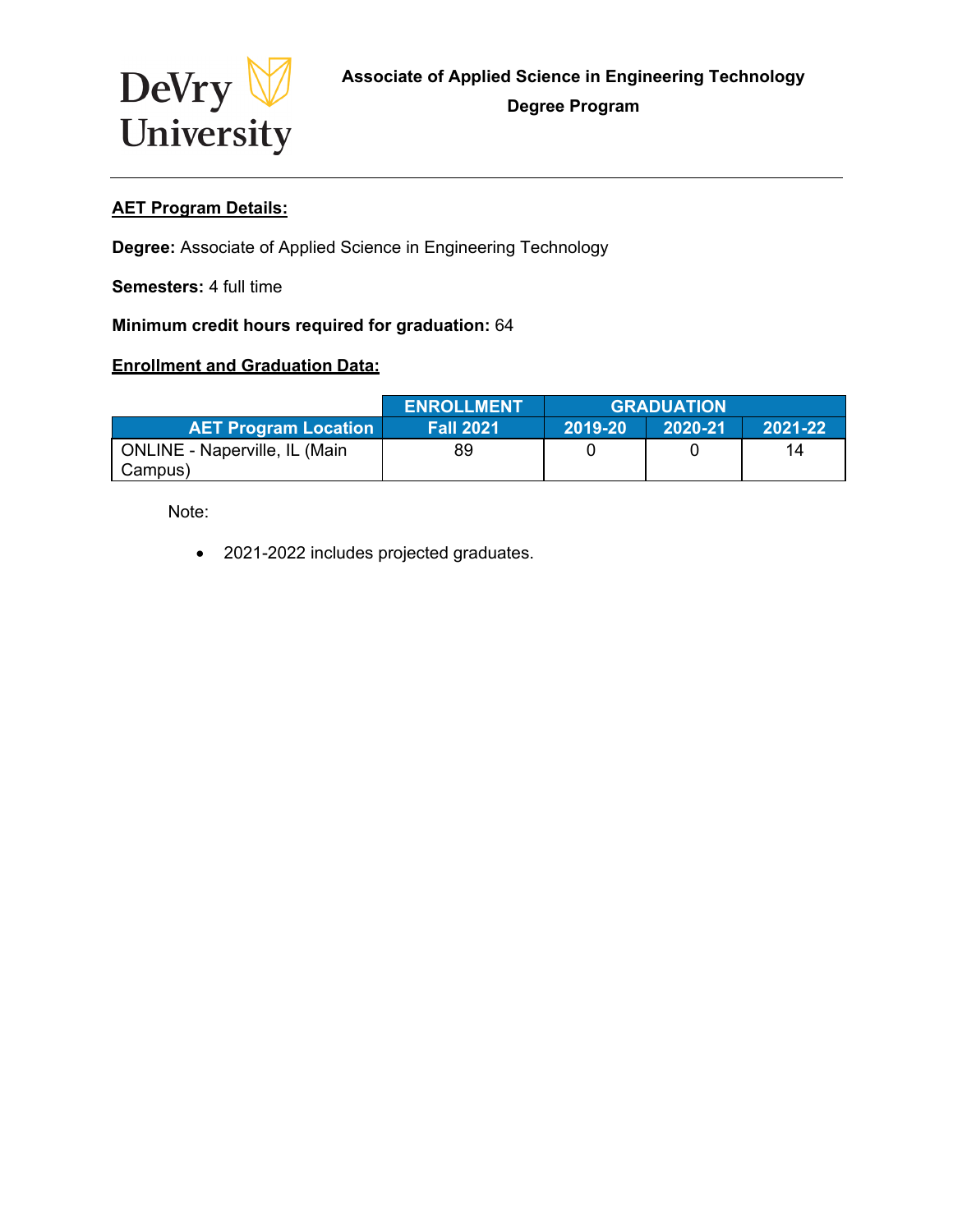<span id="page-3-0"></span>

## **Program Overview**

DeVry's Bachelor of Science in Engineering Technology (BET) prepares students to use basic engineering principles in the application and execution of systems, processes, and technical operations. Students study automation, process improvement, project management, computeraided design, machine learning and artificial intelligence as applied to situations such as industrial processes, healthcare systems, transportation of goods and electrical power delivery. In addition to completing core technical coursework, students select from a wide range of technical and business courses to augment and focus their program to their desired career goals.

The BET program is accredited by the Engineering Technology Accreditation Commission (ETAC) of ABET for each designated operating location through which degrees are conferred. Locations not listed cannot confer an ABET accredited degree without prior approval of the commission. Courses may be taken in any modality at any location (online, onsite or blended). Additional information is available in *[Programmatic Accreditation and Recognition](https://www.devry.edu/about/accreditation.html?intcmp=Home_midbotink_accreditation)*. More information about ETAC of ABET is available at [www.abet.org.](https://www.abet.org/) The designated operating location for the BET program is Naperville, IL.

## **Program Educational Objectives:**

Program educational objectives (PEOs) are broad statements describing expectations of skill attainment within a few years of graduation. PEOs are based on the needs of the program's constituents and are a requirement of ETAC of ABET accreditation. BET program educational objectives are:

- Support successful design, development, testing, and securing of technology-based systems.
- Communicate and collaborate effectively with individuals or teams.
- Exercise critical and systemic thinking, as well as ethical responsibility, in solving professional challenges.
- Contribute to society through a chosen field.
- Remain abreast of developments in technology and society.

## **Student Outcomes:**

Student outcomes describe what students are expected to know and be able to do by the time of graduation. These relate to the skills, knowledge, and behaviors that students acquire as they progress through the program. These outcomes map directly to the current Student Outcome Criteria prescribed by ETAC of ABET. Student outcomes for the BET program are:

- Apply knowledge, techniques, skills and modern tools of mathematics, science, engineering and technology to solve broadly defined engineering problems appropriate to the discipline.
- Design systems, components or processes meeting specified needs for broadly defined engineering problems appropriate to the discipline.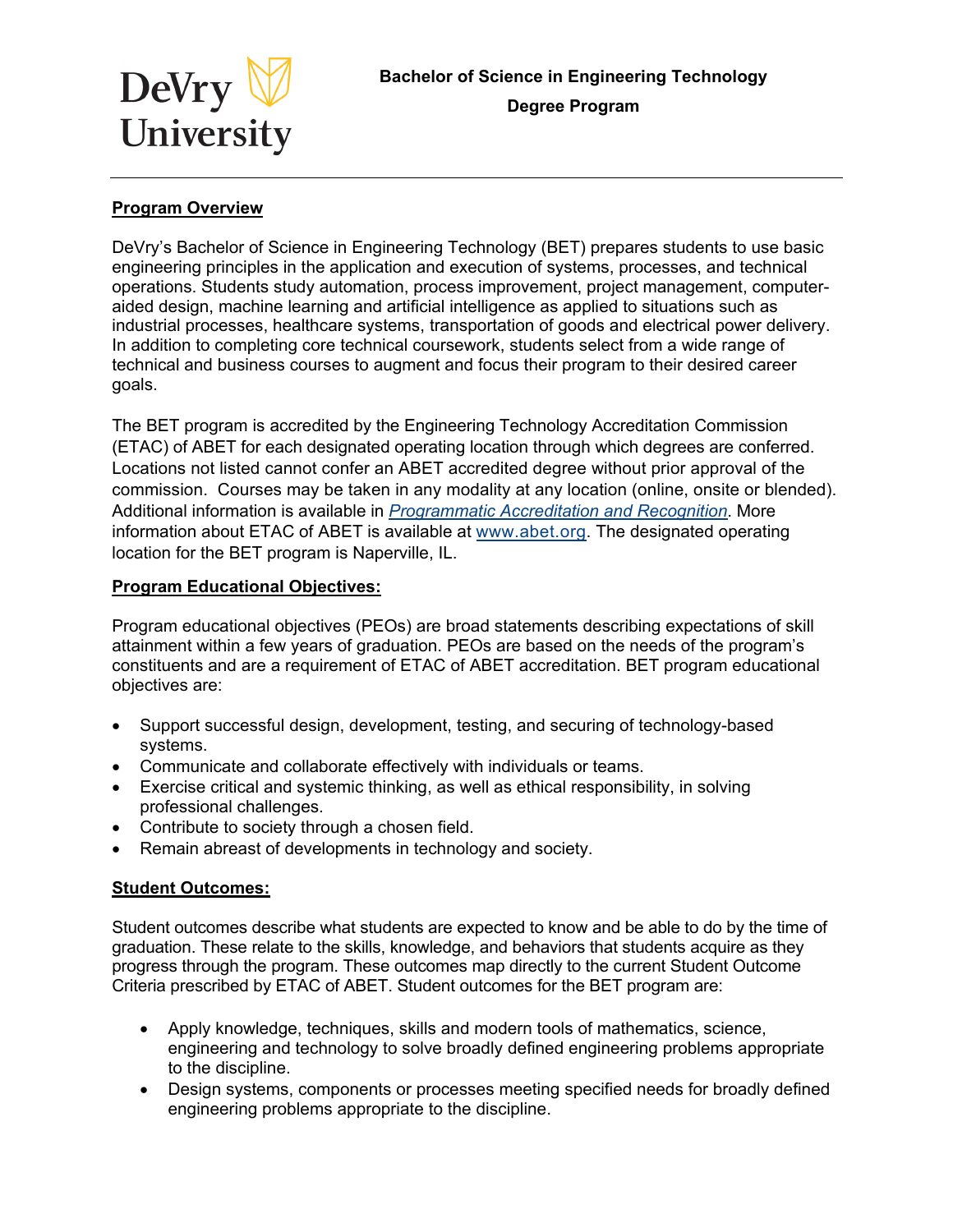

- Apply written, oral and graphical communication in broadly defined technical and nontechnical environments, and an ability to identify and use appropriate technical literature.
- Conduct standard tests, measurements and experiments, and analyze and interpret results to improve processes.
- Function effectively as a member as well as a leader of technical teams.

## **BET Program Details:**

**Degree:** Bachelor of Science in Engineering Technology

**Semesters:** 8 full time

#### **Minimum credit hours required for graduation:** 126

## **Enrollment and Graduation Data:**

|                                                 | <b>ENROLLMENT</b> | <b>GRADUATION</b> |         |         |
|-------------------------------------------------|-------------------|-------------------|---------|---------|
| <b>BET Program Location</b>                     | <b>Fall 2021</b>  | $ 2019-20\rangle$ | 2020-21 | 2021-22 |
| <b>ONLINE - Naperville, IL (Main</b><br>Campus) | 107               |                   |         |         |

Note:

• 2021-2022 includes projected graduates.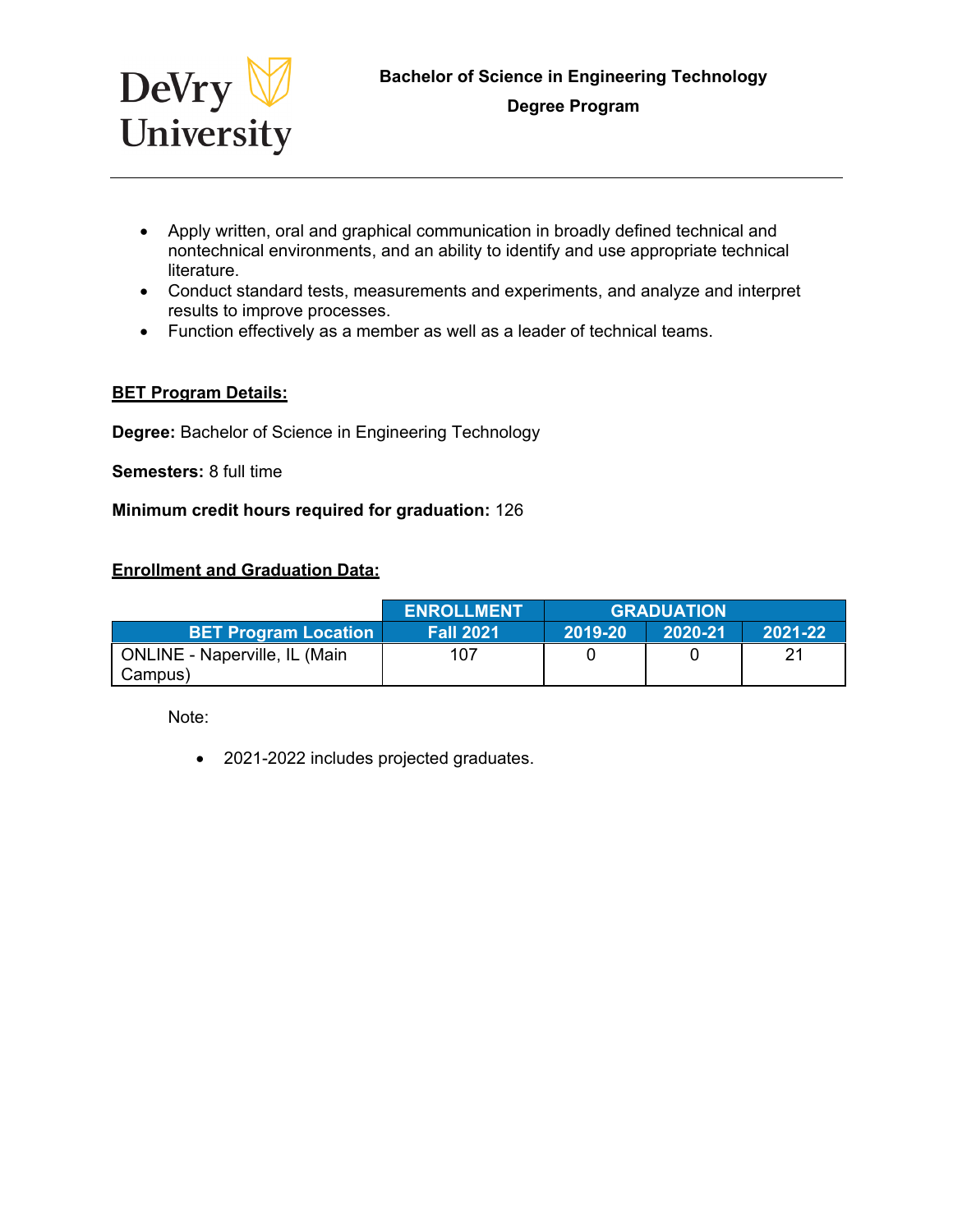

<span id="page-5-0"></span>

**Degree Program** 

## **Program Overview**

By providing a firm foundation in biological sciences, as well as in core competencies required of electronics engineering technologists, DeVry's Bachelor of Science in Biomedical Engineering Technology (BMET) prepares graduates to enter the work force as technical professionals with competencies in bioengineering processes and tools. BMET graduates play essential roles on the biomedical team, typically designing and implementing hardware and software solutions to biological or medical problems. The curriculum is applications-oriented in the areas of physiological bioinstrumentation and healthcare systems, providing knowledge and skills graduates need to function effectively in multidisciplinary teams, adapt to changes in technical environments throughout their careers and progress in their professional responsibilities.

The BMET program is accredited by the Engineering Technology Accreditation Commission (ETAC) of ABET for each designated operating location through which degrees are conferred. Locations not listed cannot confer an ABET-accredited degree without prior approval of the commission. Courses may be taken in any modality (online, onsite or blended) at any location. Additional information is available in *[Programmatic Accreditation and Recognition](https://www.devry.edu/about/accreditation.html?intcmp=Home_midbotink_accreditation)*. More information about ETAC of ABET is available at [www.abet.org.](https://www.abet.org/) The designated operating locations for the BMET program are: Addison, IL; Chicago, IL; Columbus, OH; Decatur, GA; Irving, TX; Kansas City, MO; Ft. Washington, PA; Fremont, CA (through October 22, 2017) / Newark, CA (effective June 26, 2017); Long Beach, CA; Midtown Manhattan, NY; Miramar, FL; North Brunswick, NJ (through July 31, 2020) / Iselin, NJ (effective July 9, 2020); Orlando, FL; Phoenix, AZ; and Tinley Park, IL. The BMET program is no longer accepting new applicants.

## **Program Educational Objectives**

Program educational objectives (PEOs) are broad statements that describe what graduates are expected to attain within a few years of graduation. PEOs are based on the needs of the program's constituents and are a requirement of ETAC of ABET accreditation. BMET PEOs are:

- Obtain employment in a technology-related position with appropriate title and compensation.
- Achieve a successful professional career.
- Adapt to change through continuous personal and professional development.

## **Student Outcomes**

Student outcomes describe what students are expected to know and be able to do by the time of graduation. These relate to the skills, knowledge and behaviors that students acquire as they progress through the program. These outcomes map directly to the current Student Outcome Criteria prescribed by ETAC of ABET. Student outcomes for the BMET program are: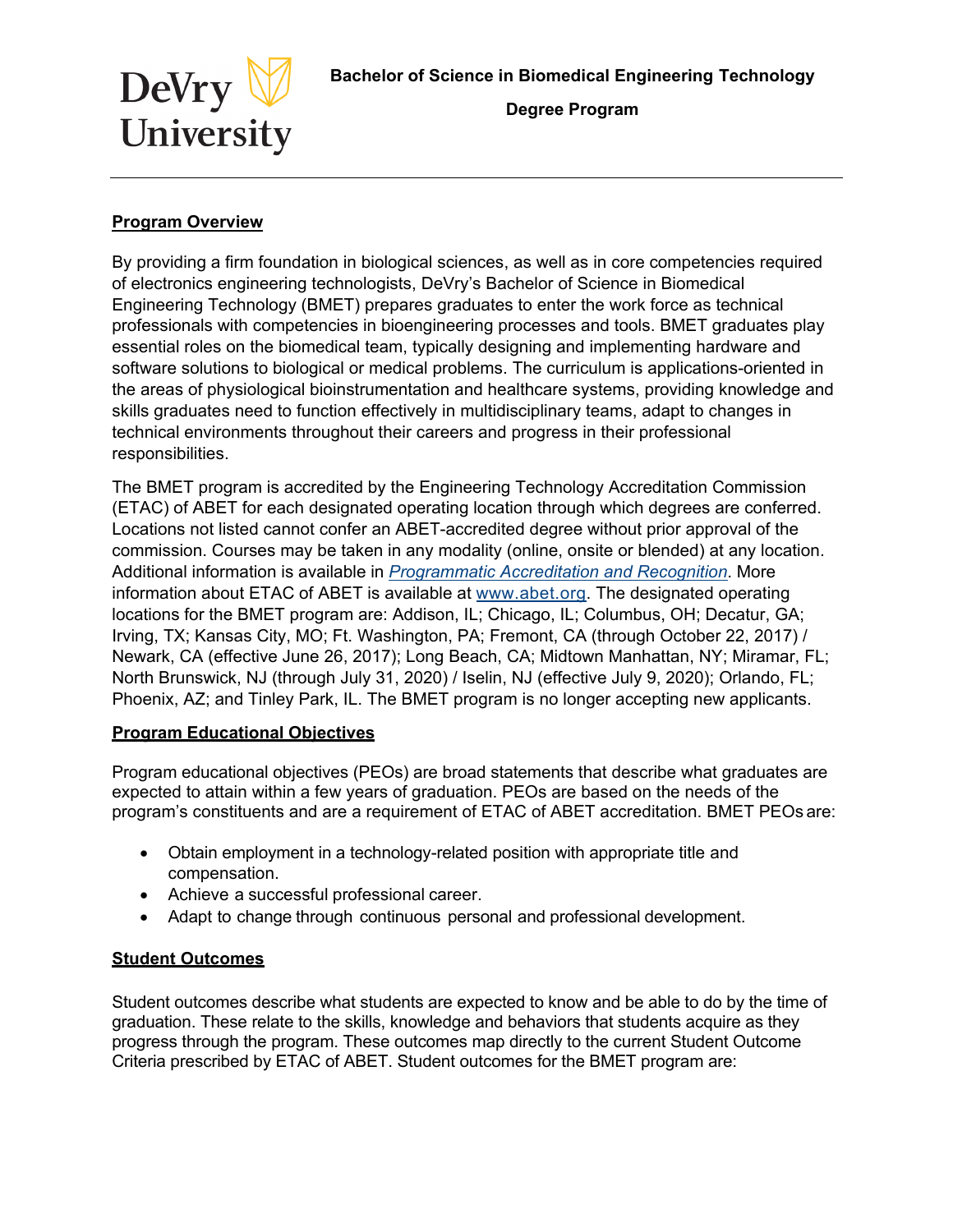

- Apply knowledge, techniques, skills and modern tools of mathematics, science, engineering and technology to solve broadly defined engineering problems appropriate to the discipline.
- Design systems, components or processes meeting specified needs for broadly defined engineering problems appropriate to the discipline.
- Apply written, oral and graphical communication in broadly defined technical and nontechnical environments, and an ability to identify and use appropriate technical literature.
- Conduct standard tests, measurements and experiments, and analyze and interpret results to improve processes.
- Function effectively as a member as well as a leader of technical teams.

## **BMET Program Details**

**Degree:** Bachelor of Science in Biomedical Engineering Technology (in New York, Bachelor of Technology in Biomedical Engineering Technology)

**Semesters:** 9 full time

#### **Minimum credit hours required for graduation:** 139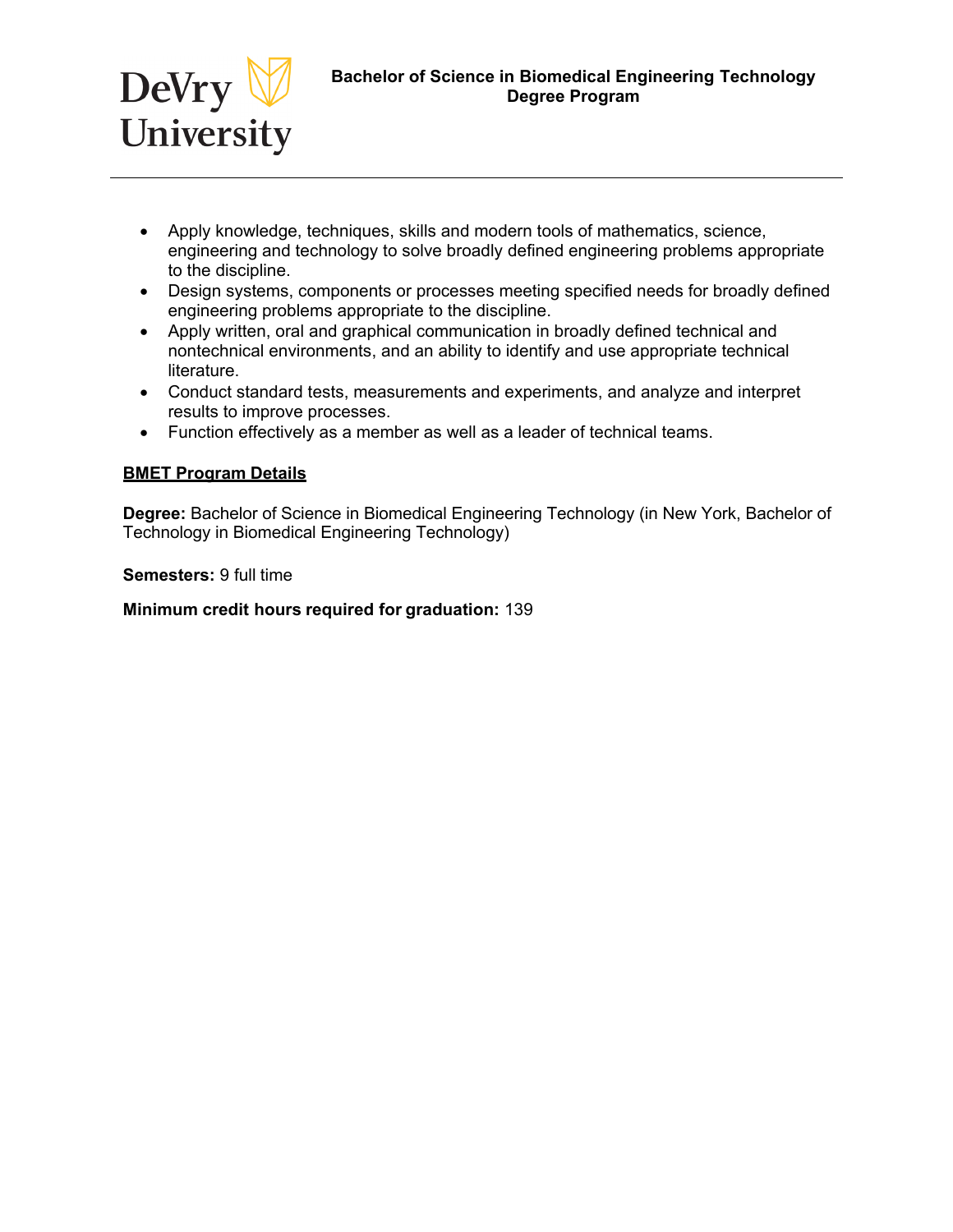

## **Enrollment and Graduation Data**

|                                          | <b>ENROLLMENT</b>                                                | <b>GRADUATION</b> |                |                |
|------------------------------------------|------------------------------------------------------------------|-------------------|----------------|----------------|
| <b>BMET Program</b>                      | <b>Fall 2021</b>                                                 | 2019-20           | 2020-21        | 2021-22        |
| <b>Locations</b>                         |                                                                  |                   |                |                |
| <b>All Locations</b>                     | 14                                                               | 11                | 10             | 10             |
| Addison, IL                              | 1                                                                | $\overline{2}$    | 3              | 3              |
| Chicago, IL                              | 0                                                                | $\overline{2}$    | $\overline{0}$ | 0              |
| Columbus, OH                             | 0                                                                | $\mathbf 0$       | $\mathbf 0$    | 0              |
| Decatur, GA                              | 0                                                                | $\mathbf 0$       | $\mathbf 0$    | $\overline{0}$ |
| Irving, TX                               | $\mathbf 0$                                                      | $\mathbf 0$       | $\mathbf 0$    | $\mathbf 0$    |
| Kansas City, MO                          | $\overline{0}$                                                   | $\overline{0}$    | $\overline{0}$ | $\overline{0}$ |
| Ft. Washington, PA                       | $\overline{2}$                                                   | 1                 | $\mathbf 0$    | $\overline{2}$ |
| Fremont, CA (through<br>10/22/17)        | $NA - students$<br>attending Newark<br>effective October<br>2017 | $\overline{0}$    | $\overline{0}$ | $\overline{0}$ |
| Newark, CA (effective 6/26/17)           | 3                                                                | $\overline{2}$    | 1              | 1              |
| Long Beach, CA                           | $\mathbf 0$                                                      | $\mathbf 0$       | $\mathbf 0$    | $\mathbf 0$    |
| Midtown Manhattan, NY                    | 3                                                                | $\overline{4}$    | 4              | $\overline{2}$ |
| Miramar, FL                              |                                                                  | $\mathbf 0$       | 1              | $\mathbf 0$    |
| North Brunswick, NJ<br>(through 7/31/20) | $NA - students$<br>attending Iselin<br>effective August<br>2020  | $\overline{0}$    | $\overline{0}$ | $\overline{0}$ |
| Iselin, NJ (effective 7/9/20)            | 4                                                                | $\overline{0}$    | 1              | $\overline{2}$ |
| Orlando, FL                              | 0                                                                | $\mathbf 0$       | $\mathbf 0$    | $\mathbf 0$    |
| Phoenix, AZ                              | 0                                                                | $\overline{0}$    | $\overline{0}$ | $\overline{0}$ |
| Tinley Park, IL                          | 0                                                                | $\mathbf 0$       | $\mathbf 0$    | $\mathbf 0$    |

Notes:

- The Fremont, CA location was moved to Newark, CA. Fremont closed 10/22/17 and Newark opened 6/26/17.
- The North Brunswick, NJ location was moved to Iselin, NJ. Iselin opened 7/9/20 and North Brunswick closed 7/31/20.
- Students may take courses at the Queens, NY location, but all degree conferral occurs through Midtown Manhattan, NY.
- Enrollment counts include any student enrolled in the given program during any session of any fall semester for the given year.
- Completion counts include awards conferred between July 1 and June 30 of the given academic year.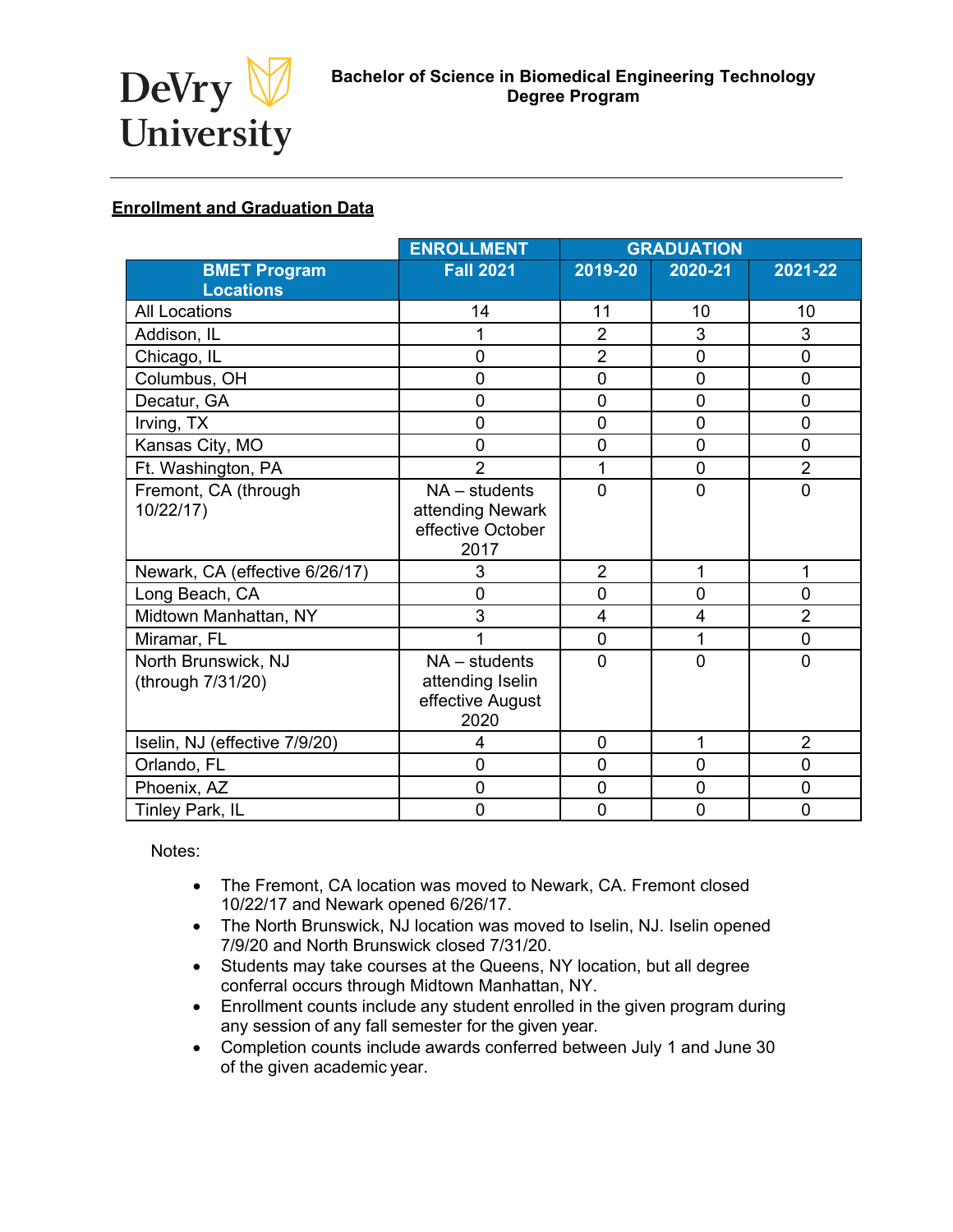

- Enrollment and graduation information provided above is an aggregate of all locations offering the program, as well as of enrollment and graduate numbers at each individual location (which are lower).
- Since the November 2019 session, this program has not accepted new applicants.
- 2021-2022 includes projected graduates.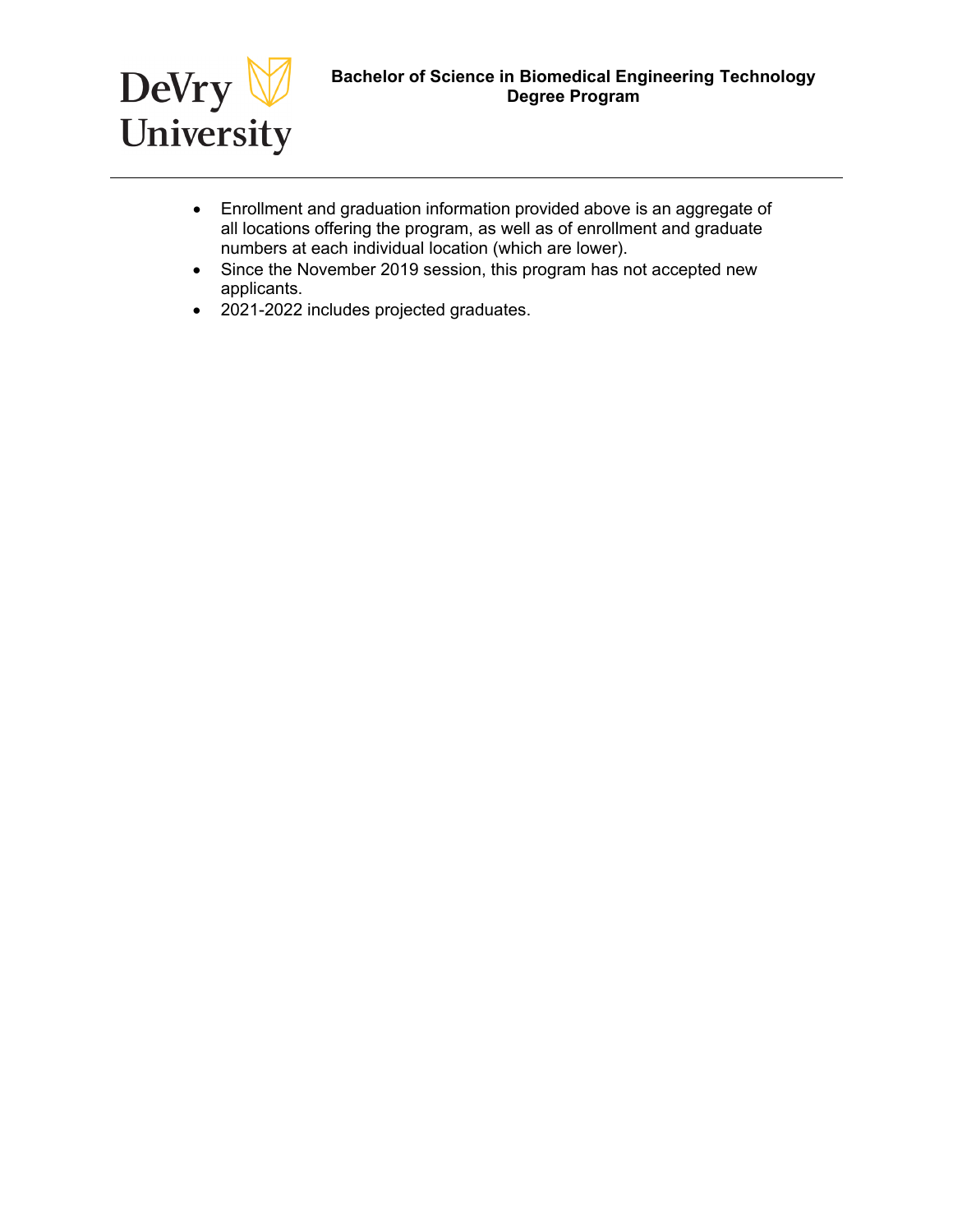<span id="page-9-0"></span>

**Bachelor of Science in Engineering Technology – Computers**

**Degree Programs**

## **Program Overview**

DeVry University's Bachelor of Science in Computer Engineering Technology (CET) prepares graduates to join the work force as technical professionals in a variety of industries, including information technology. Current DeVry students also have the option of earning a degree online with our Bachelor of Science in Engineering Technology – Computers (ET – C). CET and ET – C graduates take an applications-oriented approach to designing and implementing software, interfaces that link computers to other physical systems, and computer systems or other digital subsystems. They design software systems; create code and protocols; test and evaluate hardware and software products and processes; and diagnose and solve problems. Graduates should also possess appropriate knowledge, experience and skills to function effectively in multidisciplinary teams, adapt to changes in technical environments throughout their careers and progress in their professional responsibilities.

The CET and ET – C programs are accredited by the Engineering Technology Accreditation Commission (ETAC) of ABET for each designated operating location through which degrees are conferred. Locations not listed cannot confer an ABET-accredited degree without prior approval of the commission. Courses may be taken in any modality (online, onsite or blended) at any location. Additional information is available in *[Programmatic Accreditation and Recognition](https://www.devry.edu/about/accreditation.html?intcmp=Home_midbotink_accreditation)*. More information about ETAC of ABET is available at [www.abet.org.](https://www.abet.org/) The designated operating location for the ET – C program is Naperville, IL (formerly Addison/Downers Grove, IL). The designated operating locations for the CET programs are: Addison, IL; Alpharetta, GA; Arlington, VA; Chicago, IL; Columbus, OH; Decatur, GA; Ft. Washington, PA; Fremont, CA (through 10/22/17) / Newark, CA (effective June 26, 2017); Houston, TX (through 6/30/17); Irving, TX; Kansas City, MO; Long Beach, CA; Midtown Manhattan, NY; Miramar, FL; Orlando, FL; Phoenix, AZ; Pomona, CA (through 5/14/19) / Ontario, CA (effective 5/6/19); Sherman Oaks, CA; Tinley Park, IL; Westminster, CO.

## **Program Educational Objectives**

Program educational objectives (PEOs) are broad statements that describe what graduates are expected to attain within a few years of graduation. PEOs are based on the needs of the program's constituents and are a requirement of ETAC of ABET accreditation. CET and ET – C PEOs are:

- Obtain employment in a technology-related position with appropriate title and compensation.
- Achieve a successful professional career.
- Adapt to change through continuous personal and professional development.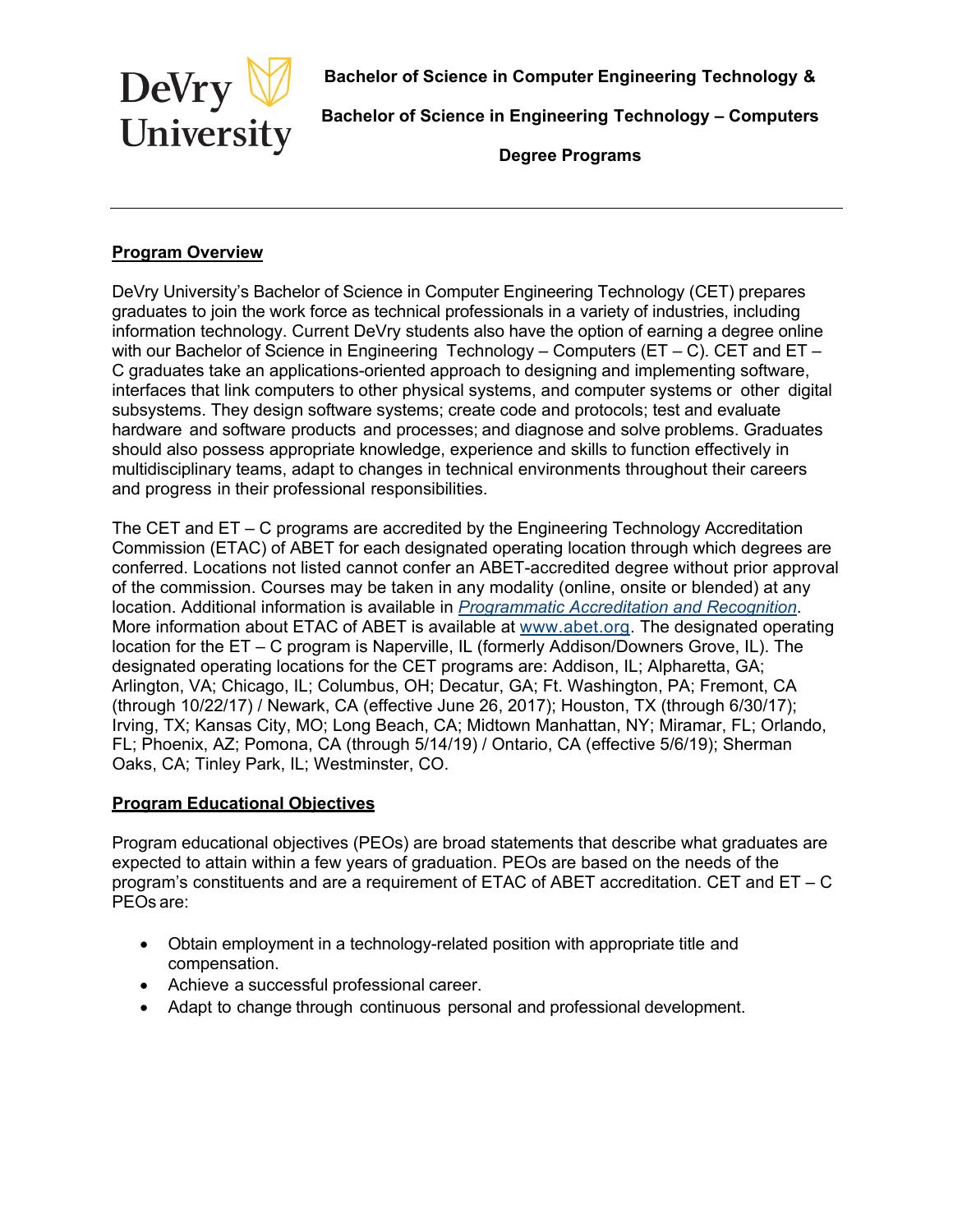

**Bachelor of Science in Engineering Technology – Computers**

**Degree Programs**

## **Student Outcomes**

Student outcomes describe what students are expected to know and be able to do by the time of graduation. These relate to the skills, knowledge and behaviors that students acquire as they progress through the program. These outcomes map directly to the current Student Outcome Criteria prescribed by ETAC of ABET. Student outcomes for the CET/ET – C program are:

- Apply knowledge, techniques, skills and modern tools of mathematics, science, engineering and technology to solve broadly defined engineering problems appropriate to the discipline.
- Design systems, components or processes meeting specified needs for broadly defined engineering problems appropriate to the discipline.
- Apply written, oral and graphical communication in broadly defined technical and nontechnical environments, and an ability to identify and use appropriate technical literature.
- Conduct standard tests, measurements and experiments, and analyze and interpret results to improve processes.
- Function effectively as a member as well as a leader of technical teams.

## **CET Program Details**

**Degree:** Bachelor of Science in Computer Engineering Technology (in New York, Bachelor of Technology in Computer Engineering Technology)

#### **Semesters:** 9 full time

## **Minimum credit hours required for graduation:** 139

#### **ET – C Program Details:**

**Degree:** Bachelor of Science in Engineering Technology – Computers

#### **Semesters:** 9 full time

## **Minimum credit hours required for graduation:** 139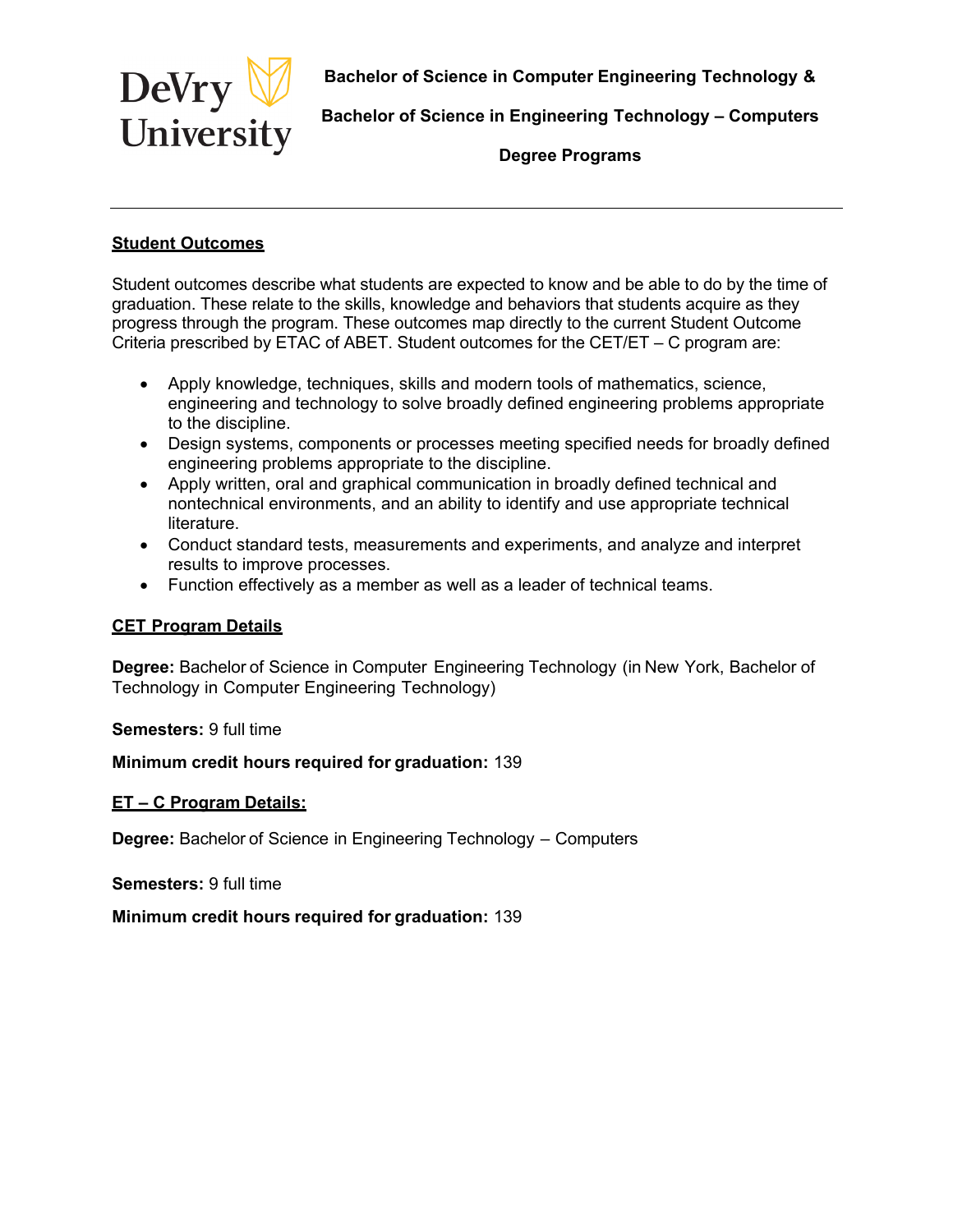

**Bachelor of Science in Engineering Technology – Computers**

**Degree Programs**

# **Enrollment and Graduation Data**

# **Engineering Technology – Computers**

|                               | <b>ENROLLMENT</b> | <b>GRADUATION</b> |         |         |
|-------------------------------|-------------------|-------------------|---------|---------|
| <b>ET-C Program Locations</b> | <b>Fall 2021</b>  | 2019-20           | 2020-21 | 2021-22 |
| $ET - C$ Naperville, IL       | 147               | <b>NA</b>         | 13      | 17      |
| (effective 3/1/21)            |                   |                   |         |         |
| ET - C Addison/Downers Grove, | NA                | 15                | ΝA      | ΝA      |
| IL (through 2/28/21)          |                   |                   |         |         |

## **Computer Engineering Technology**

|                                | <b>ENROLLMENT</b>                                                       | <b>GRADUATION</b> |                |                |
|--------------------------------|-------------------------------------------------------------------------|-------------------|----------------|----------------|
| <b>CET Program Locations</b>   | <b>Fall 2021</b>                                                        | 2019-20           | 2020-21        | 2021-22        |
| <b>All CET Locations</b>       | 16                                                                      | 20                | 15             | 7              |
| Addison, IL                    | $\overline{2}$                                                          | $\overline{4}$    | $\overline{2}$ | $\overline{0}$ |
| Alpharetta, GA                 | $\overline{0}$                                                          | $\overline{0}$    | $\overline{0}$ | $\overline{0}$ |
| Arlington, VA                  | $\mathbf 0$                                                             | 0                 | $\overline{0}$ | $\overline{0}$ |
| Chicago, IL                    | 3                                                                       | 5                 | 6              | $\overline{2}$ |
| Columbus, OH                   | 0                                                                       | 1                 | $\overline{0}$ | 0              |
| Decatur, GA                    | 0                                                                       |                   | $\overline{0}$ | 0              |
| Ft. Washington, PA             | $\overline{0}$                                                          | $\overline{0}$    | $\overline{0}$ | $\overline{0}$ |
| Fremont, CA (through 10/22/17) | $NA - students$<br>attending<br><b>Newark</b><br>effective July<br>2017 | 0                 | 0              | 0              |
| Newark, CA (effective 6/26/17) | 0                                                                       | $\overline{0}$    | $\overline{0}$ | 0              |
| Houston, TX (through 6/30/17)  | $\overline{0}$                                                          | 0                 | $\overline{0}$ | 0              |
| Irving, TX                     | $\mathbf 0$                                                             | $\mathbf 0$       | $\mathbf 0$    | 0              |
| Kansas City, MO                | $\overline{0}$                                                          | $\overline{0}$    | $\overline{0}$ | 0              |
| Long Beach, CA                 | $\overline{2}$                                                          | $\overline{2}$    | $\overline{2}$ | $\overline{2}$ |
| Midtown Manhattan, NY          | 6                                                                       | 5                 | $\overline{4}$ | $\overline{2}$ |
| Miramar, FL                    | 0                                                                       | 0                 | $\mathbf 0$    | 0              |
| Orlando, FL                    | $\mathbf 0$                                                             | $\mathbf 0$       | $\mathbf 0$    | 0              |
| Phoenix, AZ                    | $\mathbf 0$                                                             | 0                 |                | $\mathbf 0$    |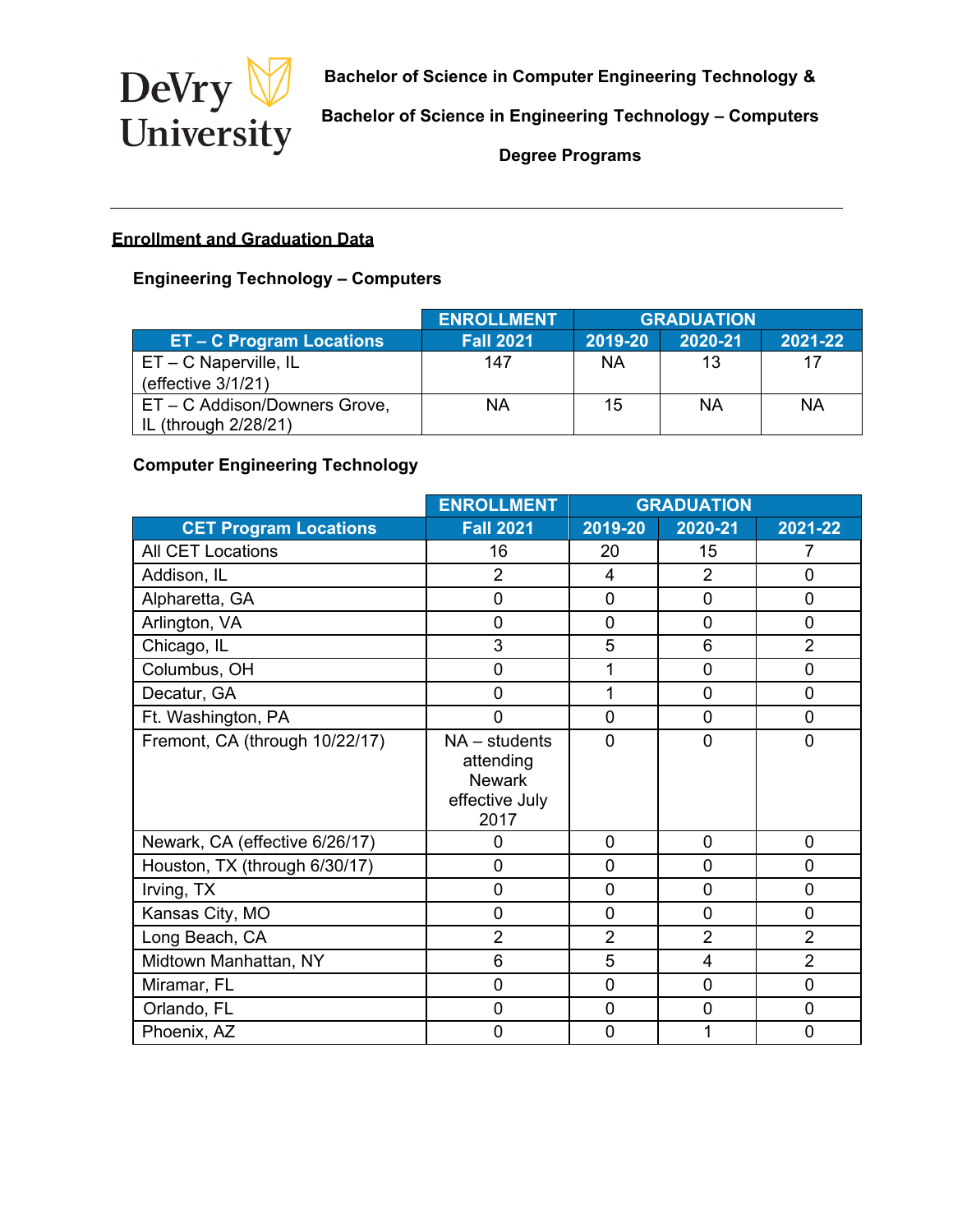

**Bachelor of Science in Engineering Technology – Computers**

## **Degree Programs**

|                              | <b>ENROLLMENT</b>                                                | <b>GRADUATION</b> |         |         |
|------------------------------|------------------------------------------------------------------|-------------------|---------|---------|
| <b>CET Program Locations</b> | <b>Fall 2021</b>                                                 | 2019-20           | 2020-21 | 2021-22 |
| Pomona, CA (through 5/14/19) | $NA - students$<br>attending<br>Ontario<br>effective May<br>2019 |                   |         |         |
| Ontario, CA                  |                                                                  | 2                 |         |         |
| Sherman Oaks, CA             |                                                                  |                   |         |         |
| Tinley Park, IL              |                                                                  |                   |         |         |
| Westminster, CO              |                                                                  |                   |         |         |

Notes:

- The ET C program moved from Addison/Downers Grove, IL to Naperville, IL effective 3/1/2021.
- The Fremont, CA location was moved to Newark, CA. Fremont closed 10/22/17 and Newark opened 6/26/17.
- The North Brunswick, NJ location was moved to Iselin, NJ. Iselin opened 7/9/20 and North Brunswick closed 7/31/20.
- The Pomona, CA location was moved to Ontario, CA 5/6/19 (Ontario held classes and 5/14/19 Pomona closed).
- The Houston, TX location closed 6/30/17, with the CET program ending.
- Enrollment counts include any student enrolled in the given program during any session of any fall semester for the given year at a designated location.
- Completion counts include awards conferred between July 1 and June 30 of the given academic year.
- CET program enrollment and graduation information above is an aggregate of all locations offering the program.
- Effective with the November 2019 session, DeVry no longer accepted new enrollments in this program.
- 2021-2022 includes projected graduates.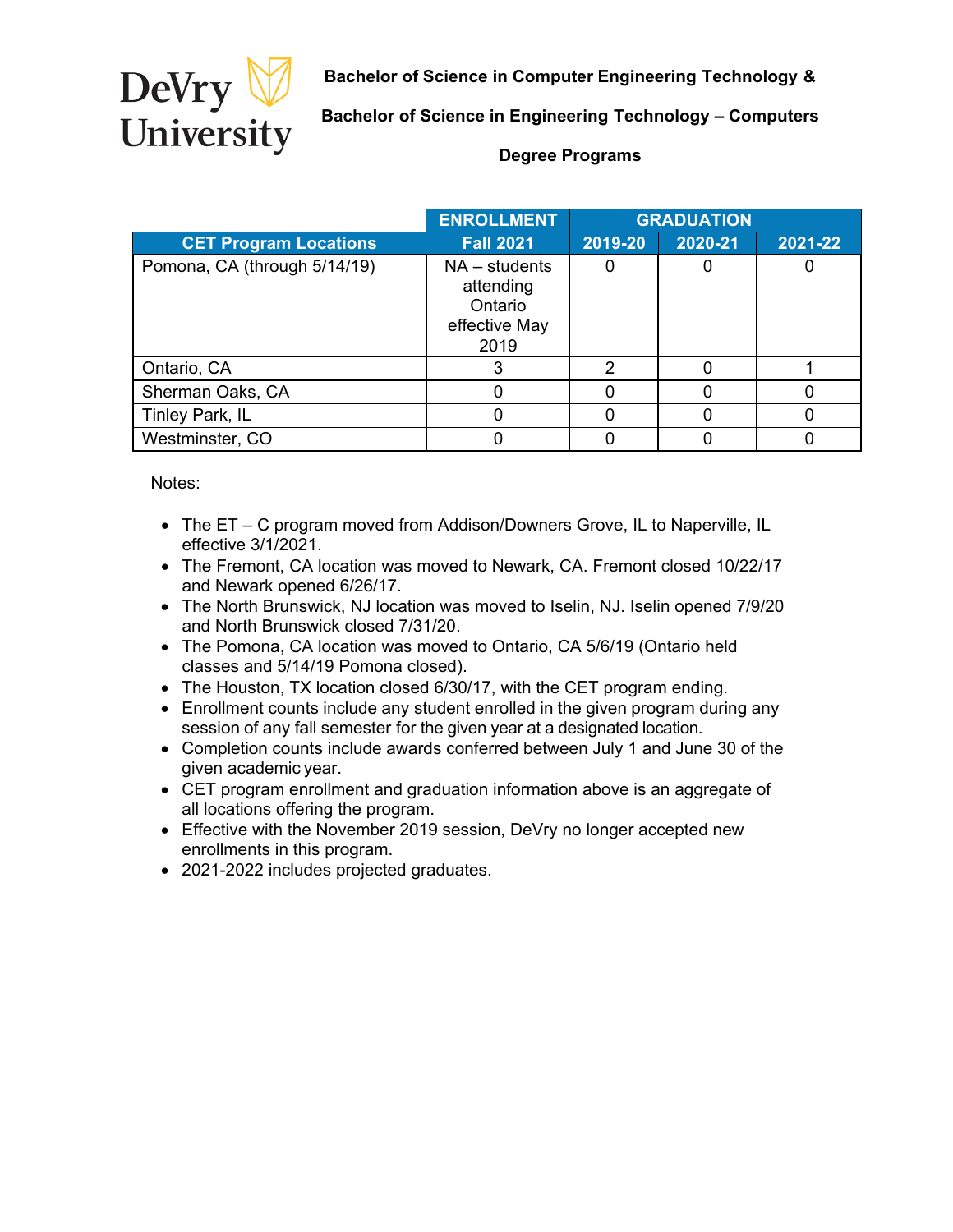<span id="page-13-0"></span>

**Bachelor of Science in Engineering Technology – Electronics** 

**Degree Programs**

## **Program Overview**

DeVry University's Bachelor of Science in Electronics Engineering Technology (EET) prepares graduates to join the work force as technical professionals in a variety of industries. DeVry University students also have the option of earning a degree online with our Bachelor of Science in Engineering Technology – Electronics ( $ET - E$ ). EET and  $ET - E$  graduates play essential roles on the engineering team, typically designing and implementing hardware and software solutions to technical problems. The programs also offer an option to complete a track in Renewable Energy Engineering Technology. Graduates should also possess appropriate knowledge, experience and skills to function effectively in multidisciplinary teams, adapt to changes in technical environments throughout their careers, and progress in their professional responsibilities.

DeVry's EET and ET – E programs are accredited by the Engineering Technology Accreditation Commission (ETAC) of ABET for each designated operating location through which degrees are conferred. Locations not listed cannot confer an ABET-accredited degree without prior approval of the commission. Courses may be taken in any modality (online, onsite or blended) at any location. Additional information is available in *[Programmatic Accreditation and Recognition](https://www.devry.edu/about/accreditation.html?intcmp=Home_midbotink_accreditation)*. More information about ETAC of ABET is available at [www.abet.org.](https://www.abet.org/) The designated operating location for the ET – E program is Naperville, IL (formerly Addison/Downers Grove, IL). The designated operating locations for the EET programs are: Addison, IL; Alpharetta, GA; Arlington, VA; Chicago, IL; Columbus, OH; Decatur, GA; Folsom, CA; Ft. Washington, PA; Fremont, CA (through 10/22/17) / Newark, CA (effective 6/26/17); Houston, TX (through 6/30/17); Irving, TX; Kansas City, MO; Long Beach, CA; Midtown Manhattan, NY; Miramar, FL; North Brunswick, NJ (through 7/31/20) / Iselin, NJ (effective 7/9/20); Orlando, FL; Phoenix, AZ; Pomona, CA (through 5/14/19) / Ontario, CA (effective 5/6/19); Sherman Oaks, CA; Tinley Park, IL; Westminster, CO.

## **Program Educational Objectives**

Program educational objectives (PEOs) are broad statements that describe what graduates are expected to attain within a few years of graduation. PEOs are based on the needs of the program's constituents and are a requirement of ETAC of ABET accreditation. EET and ET – E PEOs are:

- Obtain employment in a technology-related position with appropriate title and compensation.
- Achieve a successful professional career.
- Adapt to change through continuous personal and professional development.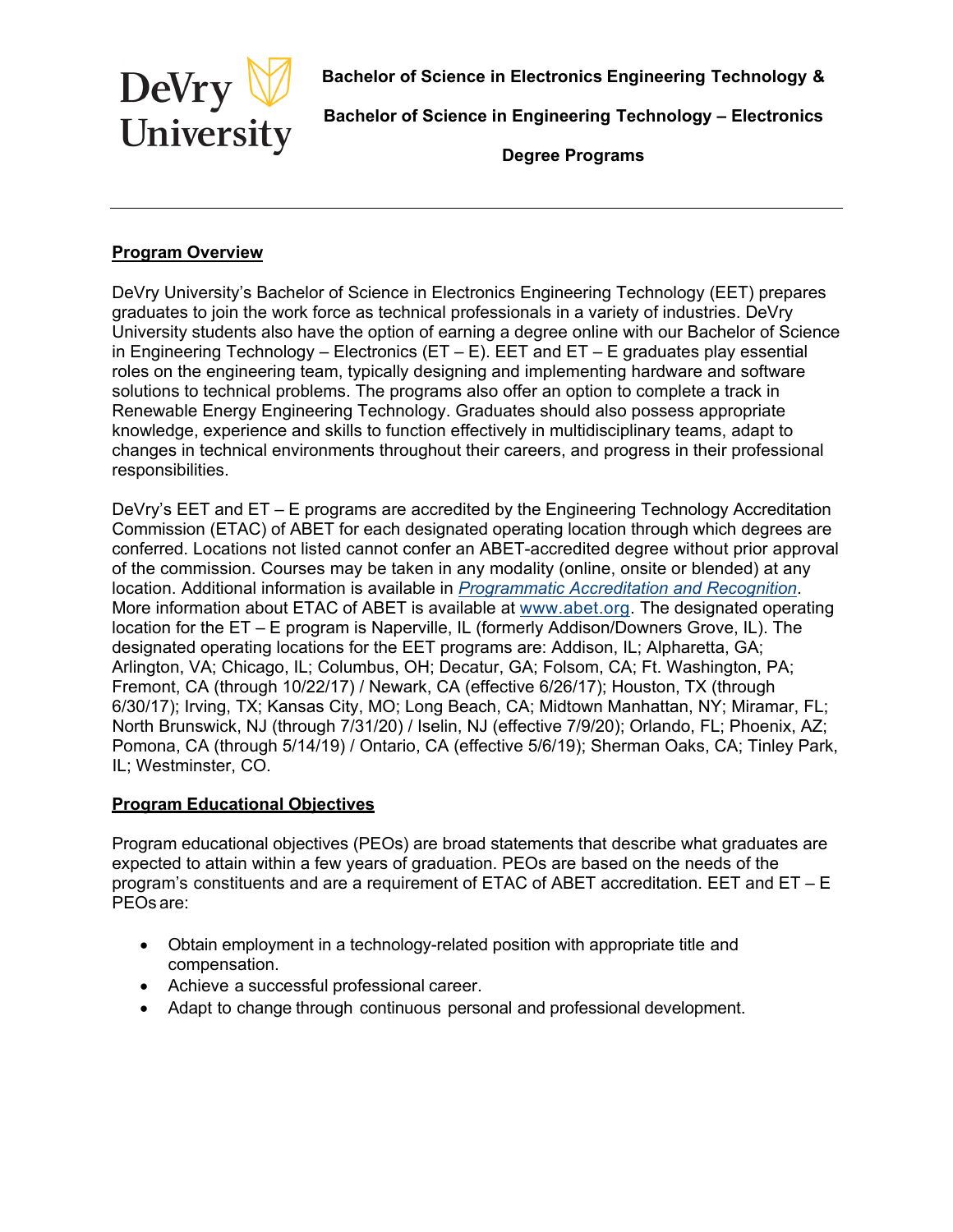

**Bachelor of Science in Engineering Technology – Electronics** 

**Degree Programs**

## **Student Outcomes**

Student outcomes describe what students are expected to know and be able to do by the time of graduation. These relate to the skills, knowledge and behaviors that students acquire as they progress through the program. These outcomes map directly to the current Student Outcome Criteria prescribed by ETAC of ABET. Student outcomes for the EET/ET – E program are:

- Apply knowledge, techniques, skills and modern tools of mathematics, science, engineering and technology to solve broadly defined engineering problems appropriate to the discipline.
- Design systems, components or processes meeting specified needs for broadly defined engineering problems appropriate to the discipline.
- Apply written, oral and graphical communication in broadly defined technical and nontechnical environments, and an ability to identify and use appropriate technical literature.
- Conduct standard tests, measurements and experiments, and analyze and interpret results to improve processes.
- Function effectively as a member as well as a leader of technical teams.

## **EET Program Details**

**Degree:** Bachelor of Science in Electronics Engineering Technology (in New York, Bachelor of Technology in Electronics Engineering Technology)

**Semesters:** 9 full time

## **Minimum credit hours required for graduation:** 139

#### **ET – E Program Details**

**Degree:** Bachelor of Science in Engineering Technology – Electronics

**Semesters:** 9 full time

#### **Minimum credit hours required for graduation:** 139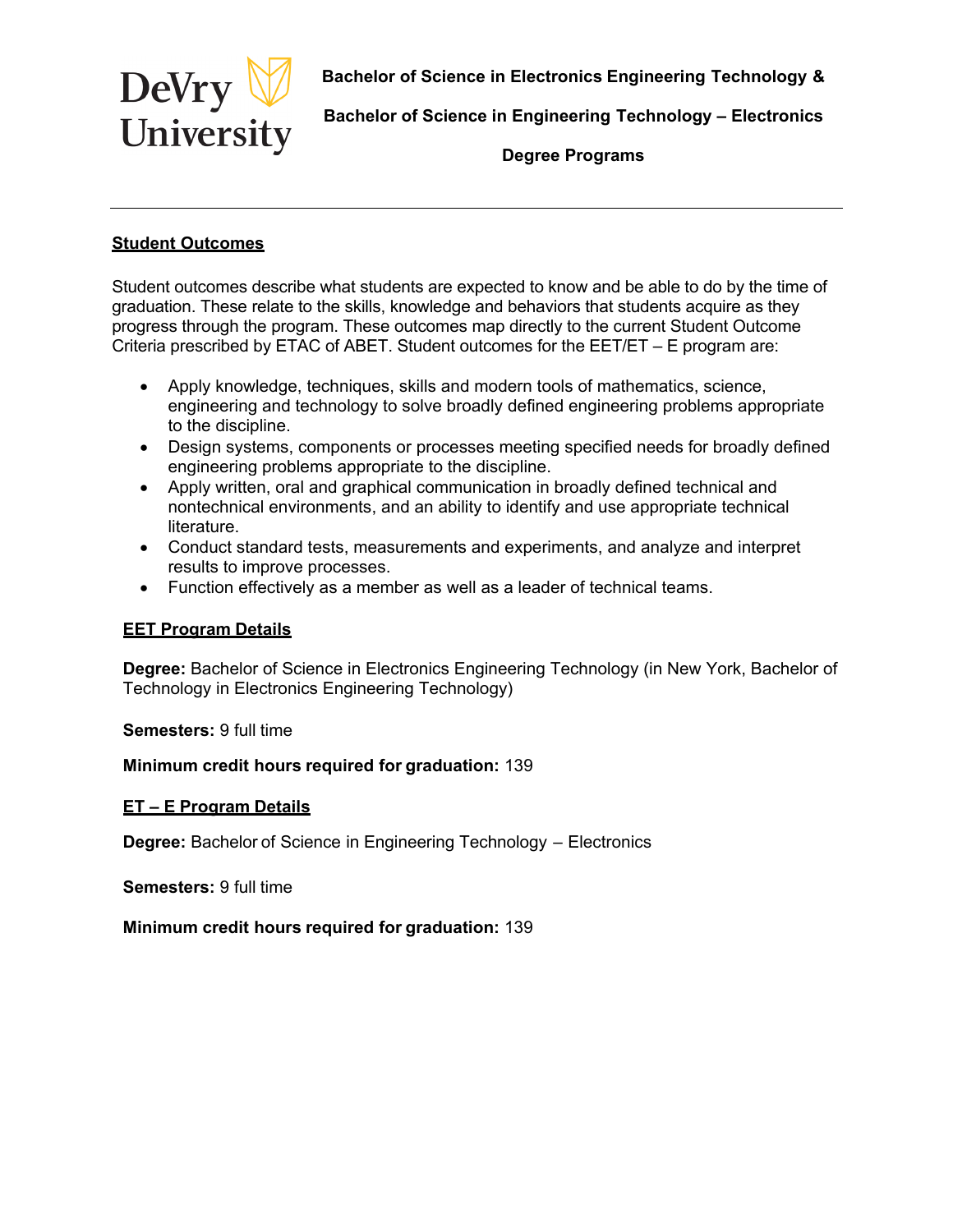

**Bachelor of Science in Engineering Technology – Electronics** 

**Degree Programs**

# **Enrollment and Graduation Data**

|                                                       | <b>ENROLLMENT</b> | <b>GRADUATION</b> |           |         |
|-------------------------------------------------------|-------------------|-------------------|-----------|---------|
| <b>ET - E Program Locations</b>                       | <b>Fall 2021</b>  | 2019-20           | 2020-21   | 2021-22 |
| ET - E Naperville, IL<br>(effective $3/1/21$ )        | 700               | ΝA                | 50        | 69      |
| ET - E Addison/Downers Grove, IL<br>(through 2/28/21) | NA                | 61                | <b>NA</b> | ΝA      |

|                                       | <b>ENROLLMENT</b>                                                          | <b>GRADUATION</b> |                |                |
|---------------------------------------|----------------------------------------------------------------------------|-------------------|----------------|----------------|
| <b>EET Program Locations</b>          | <b>Fall 2021</b>                                                           | 2019-20           | 2020-21        | 2021-22        |
| <b>All Locations</b>                  | 61                                                                         | 60                | 35             | 26             |
| Addison, IL                           | $\overline{7}$                                                             | 12                | 3              | $\overline{2}$ |
| Alpharetta, GA                        | 0                                                                          | $\mathbf 0$       | 0              | $\overline{0}$ |
| Arlington, VA                         | 0                                                                          | $\mathbf 0$       | $\overline{0}$ | $\overline{0}$ |
| Chicago, IL                           | 5                                                                          | 5                 | 3              | $\overline{2}$ |
| Columbus, OH                          | $\overline{2}$                                                             | 7                 | 4              | 1              |
| Decatur, GA                           | $\overline{2}$                                                             | $\overline{2}$    | $\mathbf 0$    | $\mathbf 0$    |
| Folsom, CA                            | $\overline{2}$                                                             | 1                 | $\overline{2}$ | 1              |
| Ft. Washington, PA                    | 4                                                                          | 3                 | 1              | 4              |
| Fremont, CA<br>(through 10/22/17)     | $NA - students$<br>attending<br><b>Newark</b><br>effective<br>October 2017 | $\overline{0}$    | $\overline{0}$ | $\Omega$       |
| Newark, CA (effective 6/26/17)        | 4                                                                          | $\overline{2}$    | 4              | 4              |
| Houston, TX                           | 0                                                                          | $\mathbf 0$       | $\overline{0}$ | $\overline{0}$ |
| Irving, TX                            | 0                                                                          | 1                 | 0              | $\overline{0}$ |
| Kansas City, MO                       | 1                                                                          | $\mathbf 0$       | $\overline{0}$ | $\overline{0}$ |
| Long Beach, CA                        | 3                                                                          | $\overline{7}$    | 5              | 3              |
| Midtown Manhattan, NY                 | 9                                                                          | 6                 | 4              | $\overline{2}$ |
| Miramar, FL                           | 0                                                                          | 1                 | 1              | $\mathbf 0$    |
| North Brunswick, NJ (through 7/31/20) | 0                                                                          | 4                 | $\overline{0}$ | $\Omega$       |
| Iselin, NJ (effective 7/9/20)         | 4                                                                          | $\mathbf 0$       | 1              | 3              |
| Orlando, FL                           | 4                                                                          | $\overline{2}$    | $\mathbf 0$    | $\mathbf 0$    |
| Phoenix, AZ                           | 3                                                                          | 3                 | 3              | 1              |